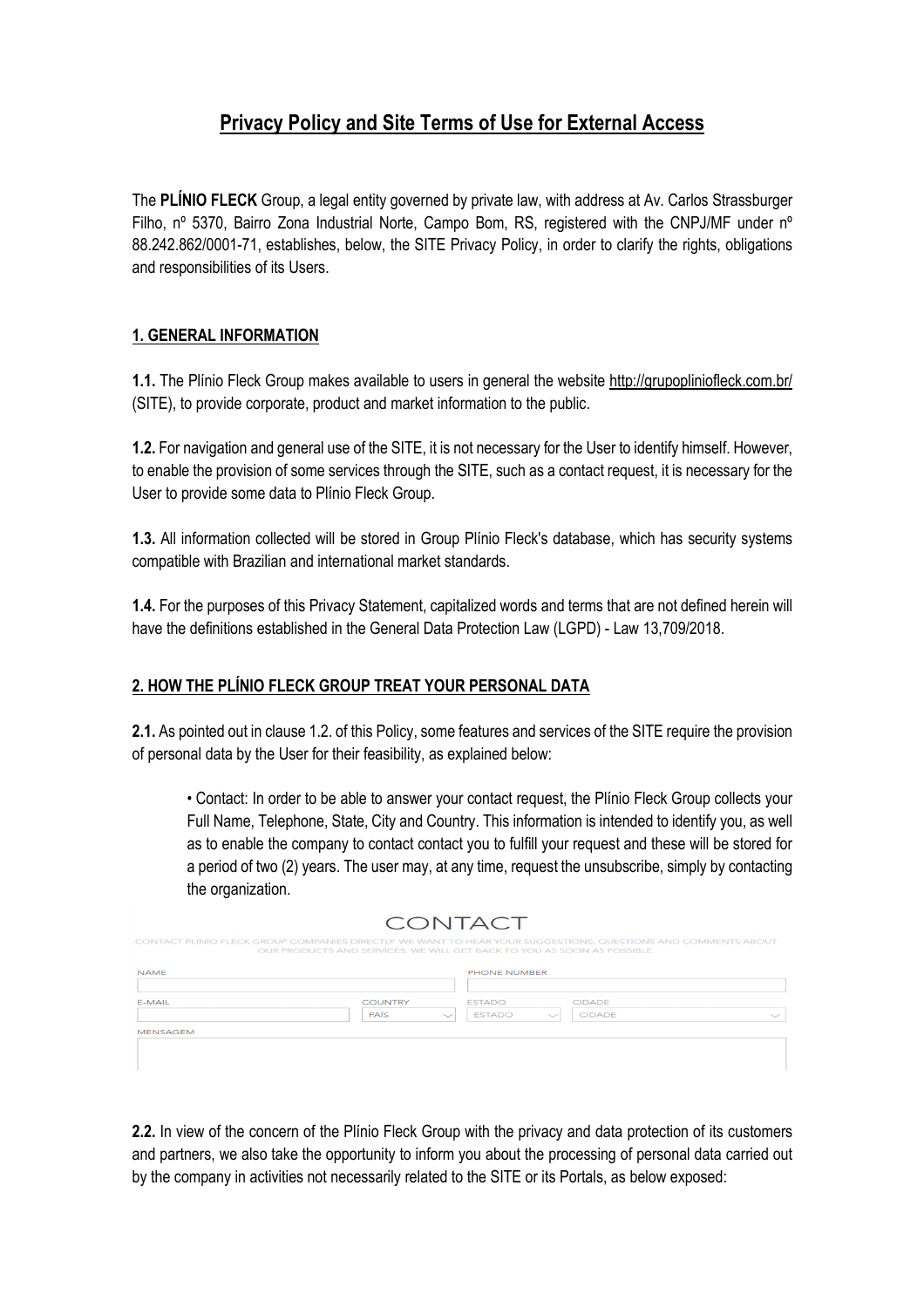• Sending Announcements and Advertising Messages: The Plínio Fleck Group may send announcements and advertising messages to Users registered on its SITE, Portals or customers in general. Such communications and messages may be transmitted using all types of technologies and means of communication available, whether by e-mail, SMS, MMS, direct mail and others that may be implemented. If the User is not interested in receiving the messages mentioned above, he/she may, at any time, choose not to receive them anymore, simply using the link available in the message itself or by contacting informatica@flecksteel.com.br.

• Customer Service: In order to be able to respond to requests related to Customer Service, the Plínio Fleck Group may request and process personal data from the applicant, such as name, telephone, e-mail and CPF (individual registration), depending on the treatment, for communication and sending material replacement, gifts, among other activities.

• Campaigns and Promotions: On some occasions, the Plínio Fleck Group carries out, sponsors and/or promotes campaigns and promotions aimed at its partners and customers. In these cases, the processing of personal data will be regulated by the regulation of the campaign or promotion, and this Declaration will apply in a complementary way insofar as it is not contrary to those terms.

#### **3. PROCESSING AGENTS AND SHARING PERSONAL DATA**

**3.1.** The personal data collected, stored or processed, in any way, due to the use of the SITE are controlled by Plínio Fleck Group. Thus, the Controlling company must be consulted by the Holder of the personal data for possible exercise of the rights provided for in the General Law for the Protection of Personal Data - LGPD.

**3.2.** Personal data will not be sold, assigned or shared with Parent companies outside the business group without prior authorization, being used, if not to comply with the legal and regulatory obligations of the Plínio Fleck Group, in the same ways described in item two (2) of this Declaration, for a period of five (05) years.

**3.3.** In order to fulfill the purposes listed in item 2 of this Declaration, the User's personal data may be shared with the Group Plínio Fleck's employees, independent contractors, subsidiaries, affiliates, consultants, service providers and suppliers, if the disclosure allows the entity to perform a business, professional or technical support function for the Plínio Fleck Group; also for employees, independent contractors, service providers and suppliers of Plínio Fleck Group to satisfy a request for service or products. In these cases, third parties who have access to personal data, whenever possible, will be considered as Operators in the processing of personal data, being subject to specific contractual clauses regarding the processing of data, as well as the Internal Policies and practices of the Empresarial Group regarding the privacy and data protection.

**3.4.** Eventually, personal data may be shared with third-party Controllers in addition to those indicated here, which will only take place after the User's authorization.

## **4. TRUTH OF INFORMATION**

**4.1.** The User guarantees the veracity and accuracy of the information and data provided to Plínio Fleck Group, assuming the corresponding responsibility in case of inaccuracy, as well as committing to keep them updated. The Plínio Fleck Group assumes no responsibility in the event of inaccuracy in the data provided.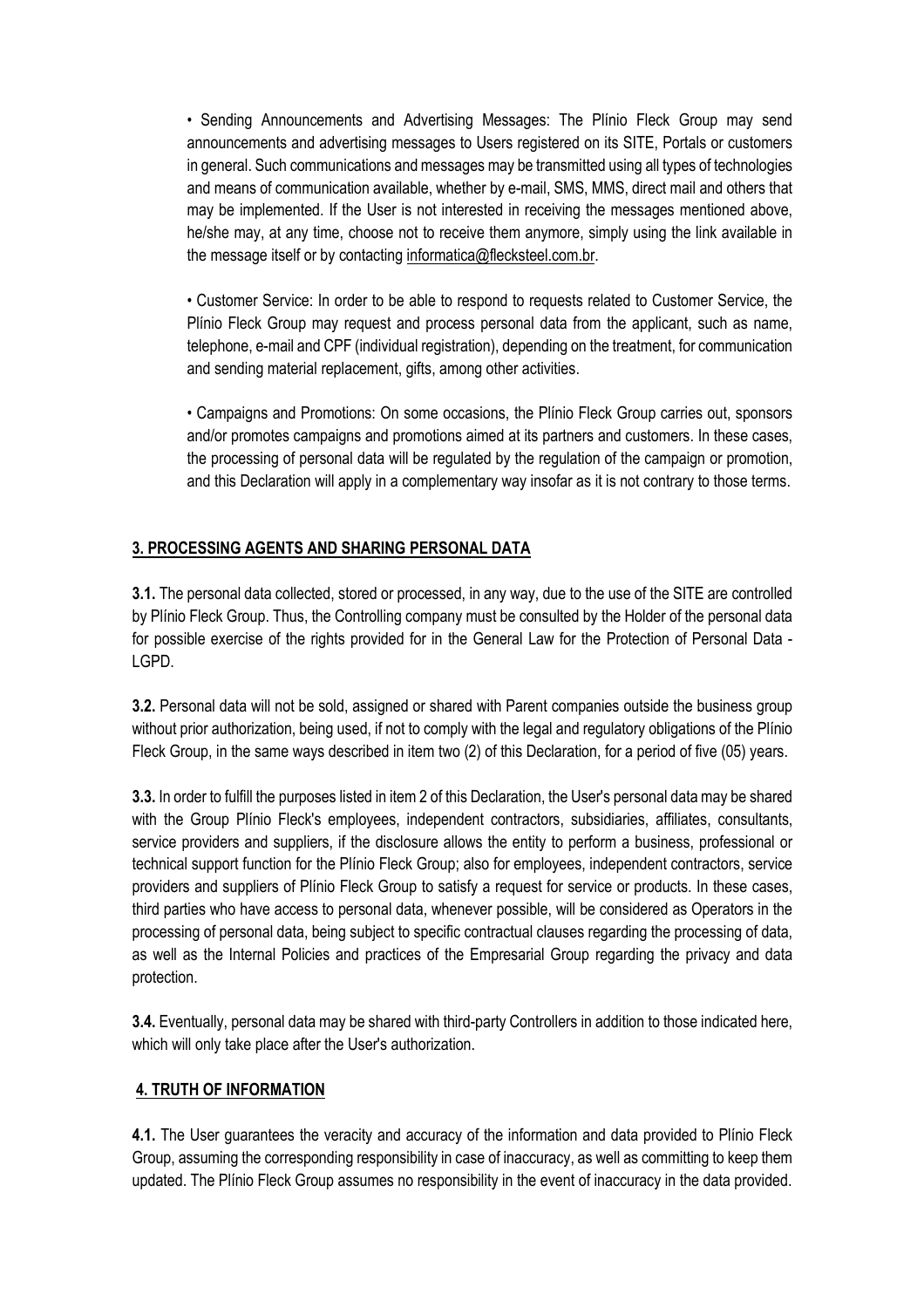**4.2.** The Plínio Fleck Group may, at its sole discretion, suspend and/or cancel the User's registration, at any time, if it detects any inaccuracy in the information provided by the User, until the inaccuracy is corrected. This procedure aims to protect the User and optimize the process.

## **5. COOKIES AND OTHER TECHNOLOGIES**

**5.1.** The SITE, online services, e-mail messages and advertising material may use "cookies" and other technologies, such as pixel tags and web beacons. These technologies help us better understand User behavior, tell us which parts of our website people have visited, and facilitate and measure the effectiveness of advertising and web searches. We treat information obtained through cookies and other technologies as non-personal information. However, to the extent that Internet Protocol (IP) address or similar identifiers are considered personal information under local law, we will also treat these identifiers as personal information. Likewise, to the extent that non-personal information is combined with personal information, we treat the combined information as personal information for the purposes of this Privacy Statement. If you wish to block cookies, please consult your browser's guidelines/settings.

**5.2.** As with most websites, we obtain some information automatically and store it in log files. This information includes IP addresses, browser type and language, Internet Service Provider (ISP), referring and exit pages, operating system, date and time information, and clickstream data. We use this information to understand and analyze trends, administer the site, learn about User behavior on the site, and obtain general demographic information about our user base.

**5.3.** At any time, if you no longer want to receive future contacts via email, just access the unsubscribe link in the message.

## **6. EXTERNAL LINKS**

**6.1.** On the SITE there may be access links to other sites with their own content and Privacy Policy. Whenever this occurs, the user will be informed.

## **7. USERS' RIGHTS REGARDING THEIR PERSONAL DATA**

**7.1.** Users are entitled, upon request to the Data Protection Officer:

I. Confirmation of the existence of treatment;

- II. Access to personal data;
- III. Correction of incomplete, inaccurate or outdated data;

IV. Anonymization, blocking or elimination of unnecessary, excessive or processed data in violation of the provisions of the LGPD Law;

V. Data portability to another service or product provider, upon express request, in accordance with ANPD regulations;

VI. Revocation of consent and consequent deletion of personal data processed, except in the cases provided for in art. 16 of the LGPD;

VII. Information on the public and private entities with which the controller made shared use of data;

VIII. Information about the possibility of not providing consent and about the consequences of denial;